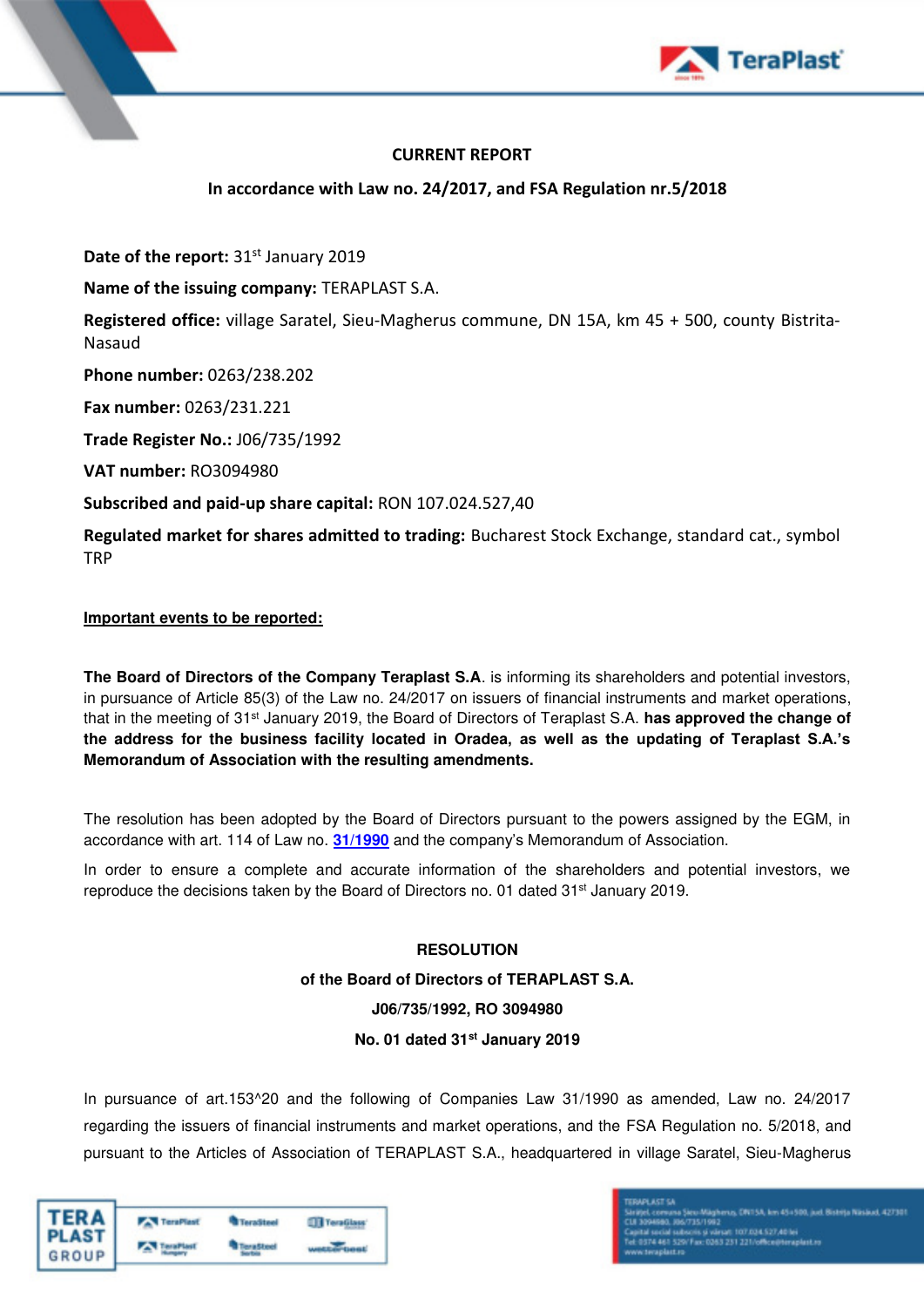

commune, DN 15A, km 45 + 500, county Bistrita-Nasaud, registered at the Trade Register under no. J06/735/1992, VAT no. 3094980, within the meeting of 31<sup>st</sup> January 2019 attended by a number of 4 members of the Board of Directors: Mr Dorel Goia, Mr Razvan-Stefan Lefter, Mr Sorin Olaru si MR Alexandru Stanean.

# **The Board of Directors, with the favorable vote of all present members, DECIDES TO:**

- 1. **Approve the setting up and recording** into Bistrita-Nasaud Trade Register of:
	- a business facility located in Oradea, Str. Ogorului, no.30A si 30D, County Bihor;
- 2. Approve the winding up and removing from the records of Bistrita-Nasaud Trade Register Office of:
	- the business facility located in Oradea, Calea Clujului, no.282, county Bihor;

3. Approve to amend article 3 item (3) of the Company's Memorandum of Association whose current content is as follows:

"TERAPLAST SA owns the following business facilities:

- ♦ Business facility located in Brasov, str.Calea Bucuresti, no.249/A, County Brasov;
- ♦ Business facility located in Iasi, Sos. Bucium, no.23, County Iasi;
- ♦ Business facility located in Deva, B-dul Victor Suiaga, no.15, County Hunedoara;

♦ Business facility "Pipe, profile, PVC granule manufacturing and storage hall; Pipe and PVC profile storage hall", located in Sarata, Saratel, DN 15 A, FN, comuna Sieu-Magherus, County Bistrita-Nasaud;

- ♦ Business facility "PVC Joinery Factory" located in Bistrita str.Tarpiului no.27A, County Bistrita-Nasaud;
- ♦ Business facility located in Bistrita, str. Romana, no. 17/A, County Bistrita-Nasaud;
- ♦ Business facility located in the village of Crainimat, Sieu-Magherus commune, DN15A, KM 45+500 (Bistrita-Reghin), County Bistrita-Nasaud;

♦ Business facility located in Cluj-Napoca, Calea Dorobantilor, nr. 21, colt cu Pitesti no. 1-3, ap. nr. 31, et. 1, Birou 2, County Cluj;

- ♦ Business facility located in Dumbrava Rosie, Str.Dumbravei, No. 308A, County Neamt;
- ♦ Business facility located in Oradea, Calea Clujului, no. 282, County Bihor;
- ♦ Business facility located in Otopeni, Calea Bucurestilor, no. 1, County Ilfov."

#### **and, after the amendment, will have the following content:**

"TERAPLAST SA owns the following business facilities:

♦ Business facility located in Brasov, str.Calea Bucuresti, no.249/A, judetul Brasov

| TERA<br>PLAST<br>GROUP | <b>TeraPlast</b> | <b>TeraSteel</b> | <b>TeraGlass</b> |
|------------------------|------------------|------------------|------------------|
|                        | TeraPlast        |                  |                  |

15/1992<br>15/1992<br>His și vărsat: 107.034.527,40 lei<br>Fax: 0353 251 221/office@terap